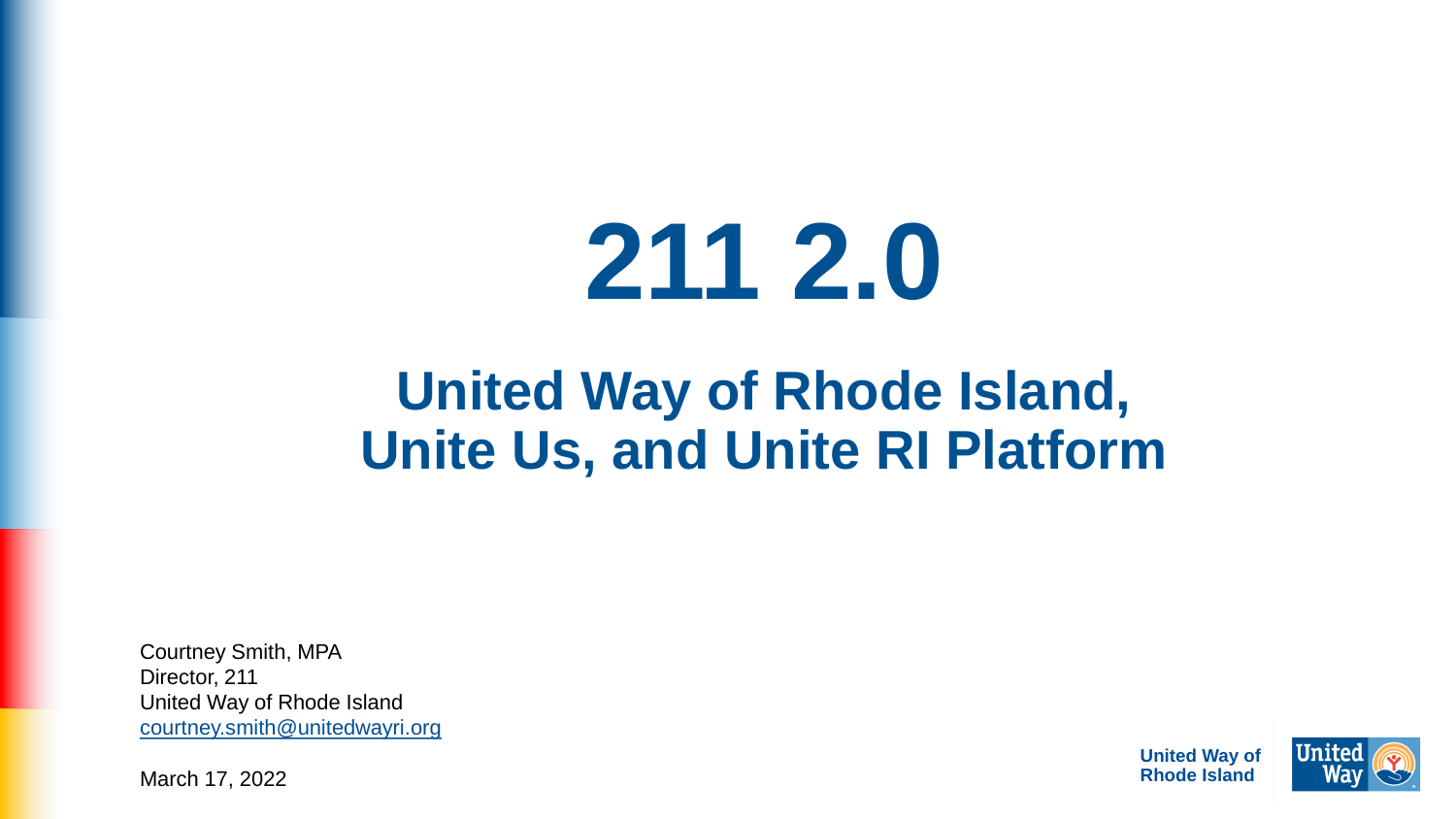# **What role does United Way of Rhode Island play?**

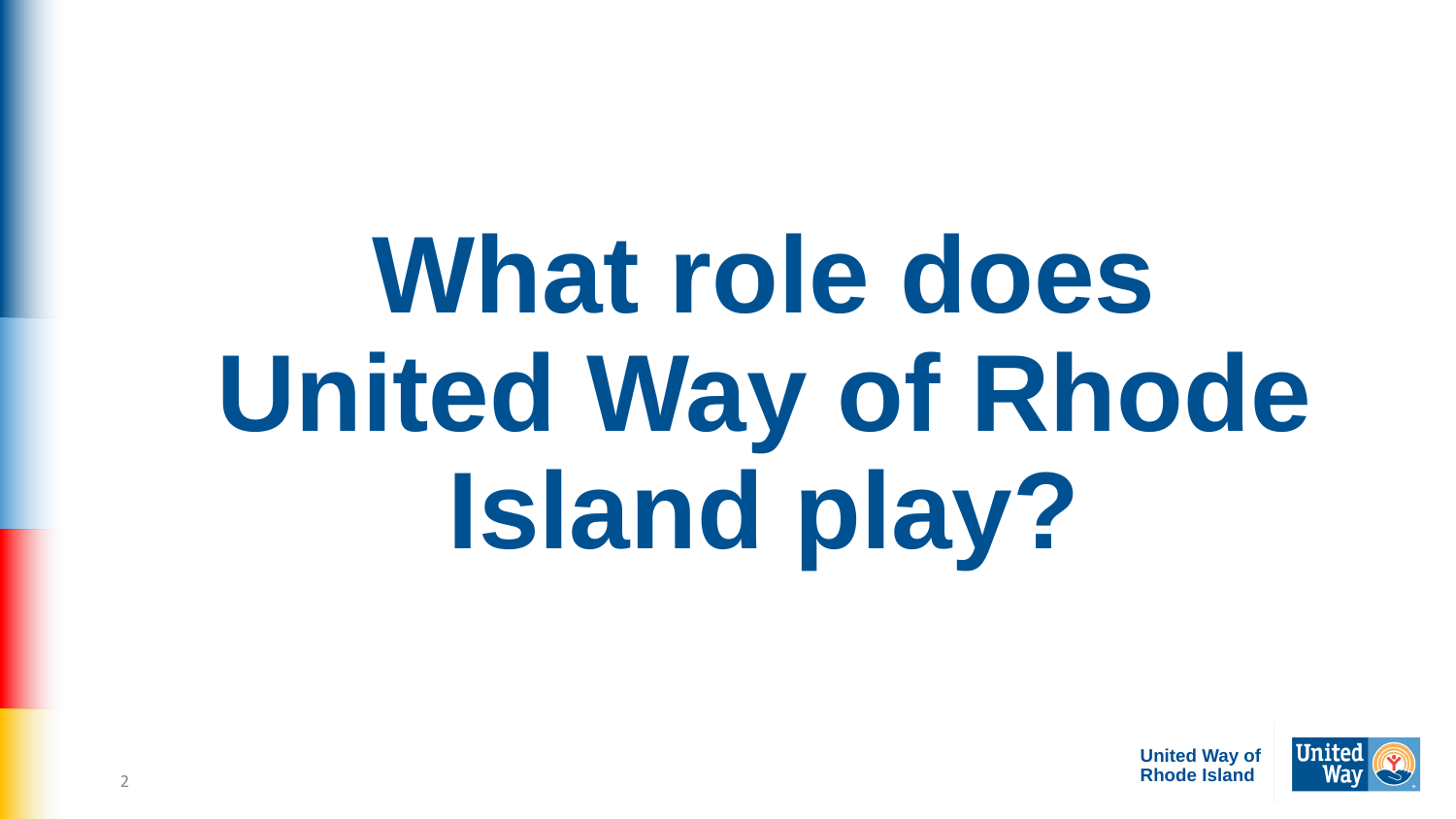### **United Way & 211**

United Way serves as a convener for the network by co-hosting events, supporting engagement efforts with community partners, and participating in advisory committees that steer the direction of the network.

United Way and Unite Us' dedicated teams collaborate regularly and are aligned on overall goals for the future of health and social service delivery in Rhode Island.

211 plays the role of the coordination center in the network, ensuring that clients are connected to the best program to address their needs, providers are closing the loop on clients' needs, and that all providers are meeting network standards and performance measures.

We have visibility into referrals in the network and help promote general partner engagement through their existing community relationships. While the referrals themselves are sent through the Unite Us Platform, the coordination center team provides additional support and plays a key role in the network's impact.

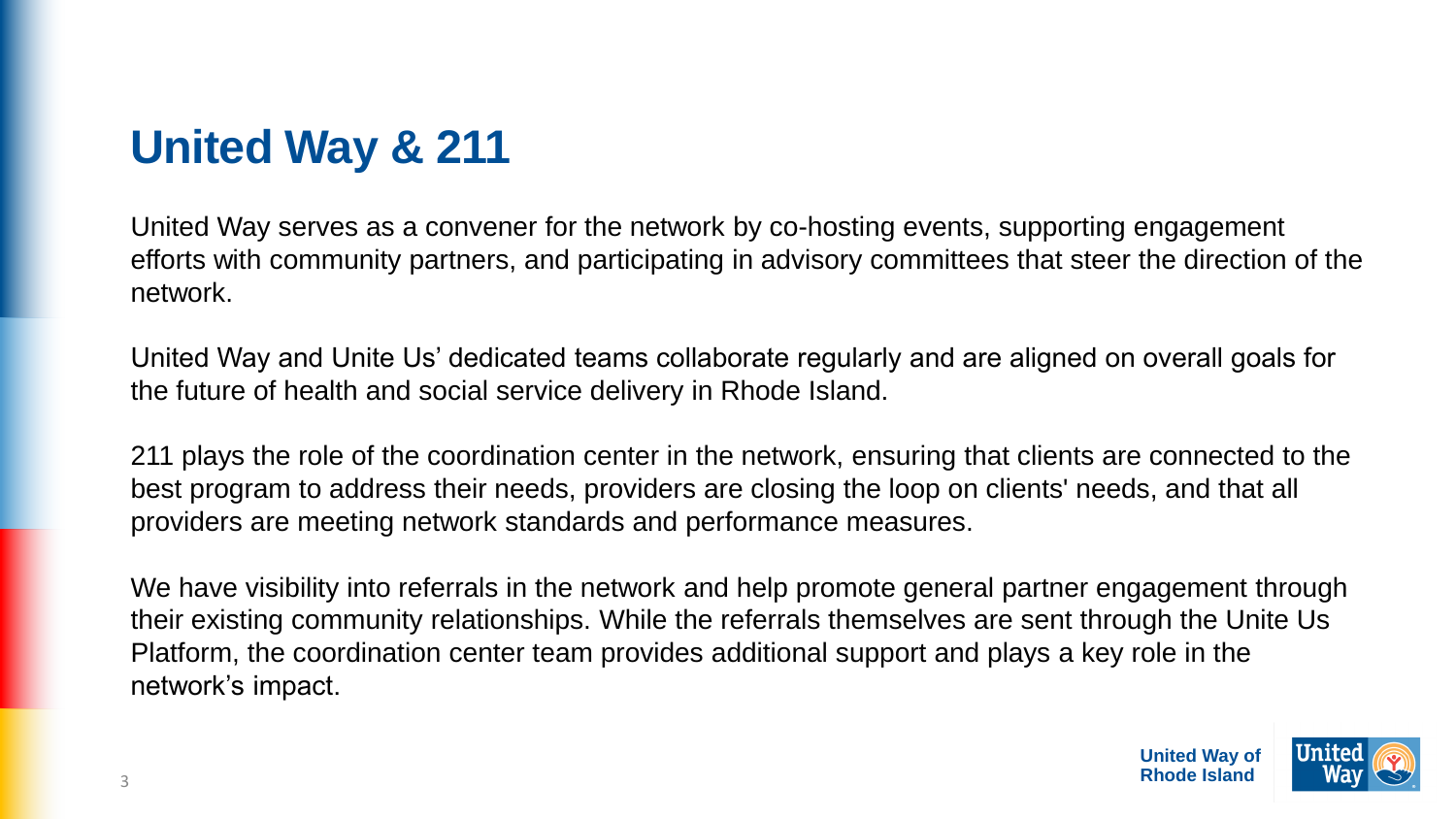### **UW 211 & Unite Us Goals**

- Network growth
	- 400+ programs
	- Position for success and sustainability
	- Increase access for community
- Network optimization
	- Appropriate referrals
	- Up-to-date, accurate listings
	- Increase adoption by CBO's and others

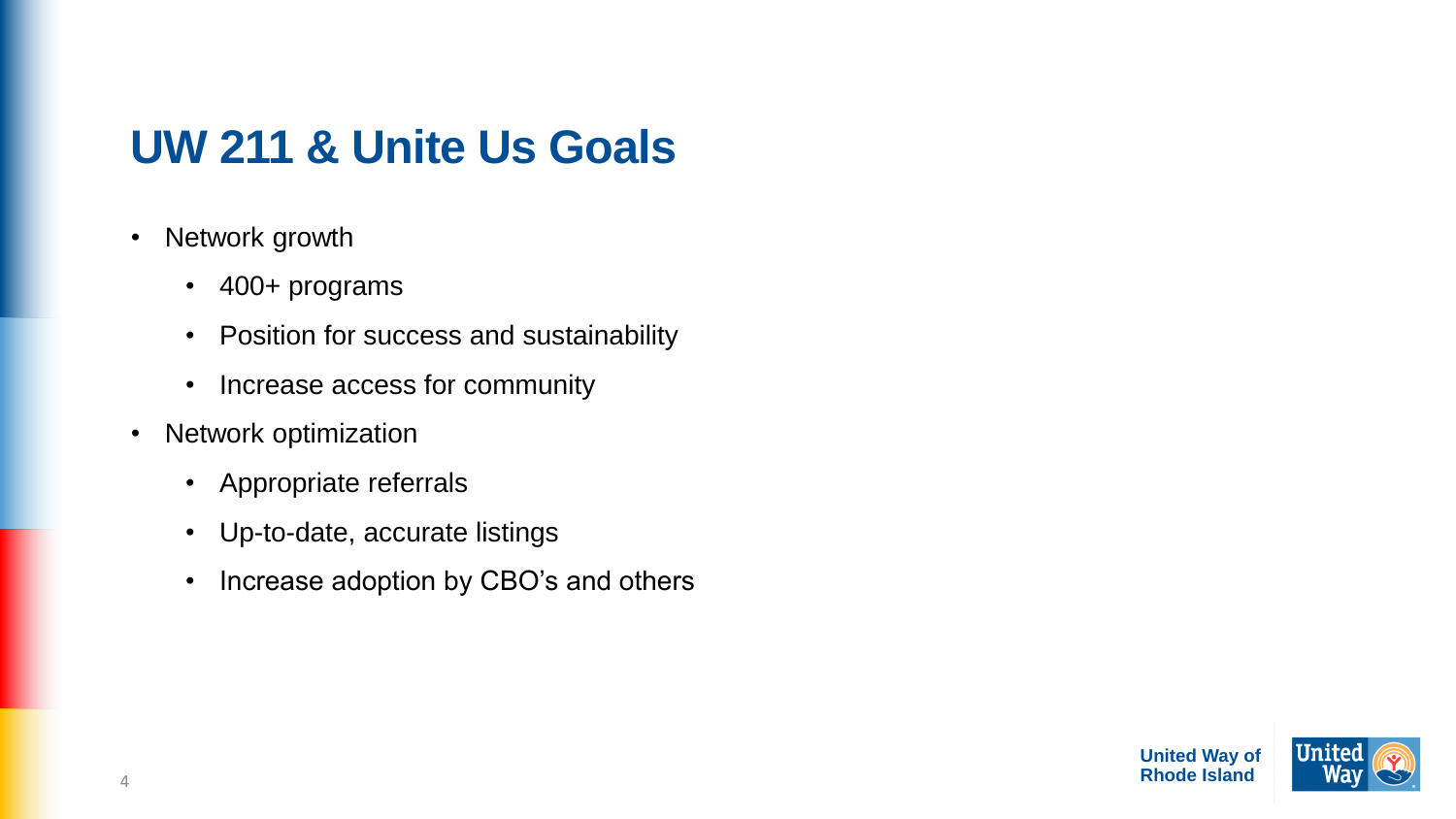## **Where are we?**

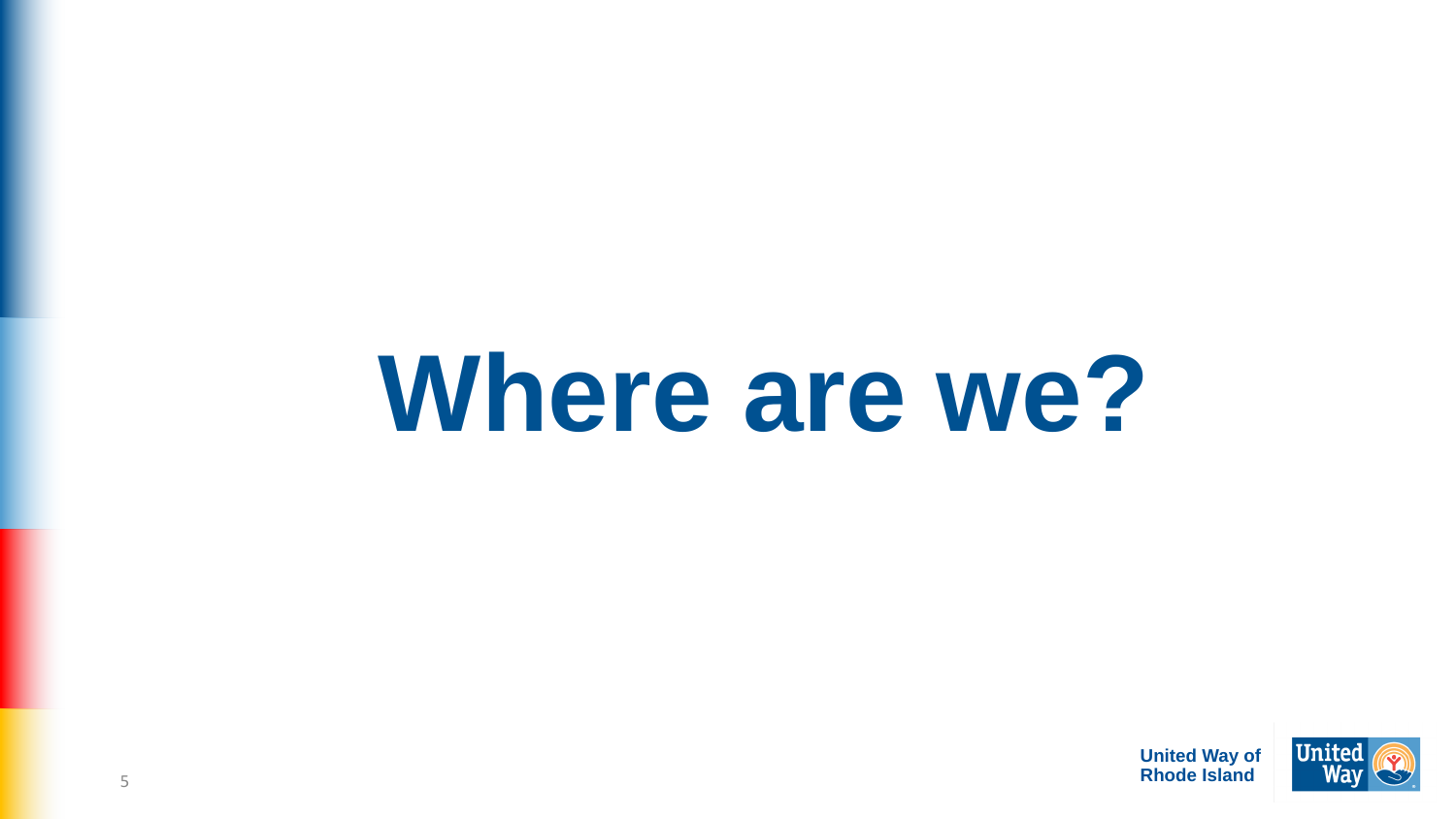### **Unite Rhode Island Coordination Center**

- Coordination Center has received an estimated 157 cases
- Coordination Center has sent 181 referrals
	- Top needs include housing and shelter, individual and family support, and food
- 76% of referrals have been accepted
	- 60% out of network
	- 40% in network
	- Network growth and optimization
- Community introductions and collaboration
- Beginning management of provider to provider referrals

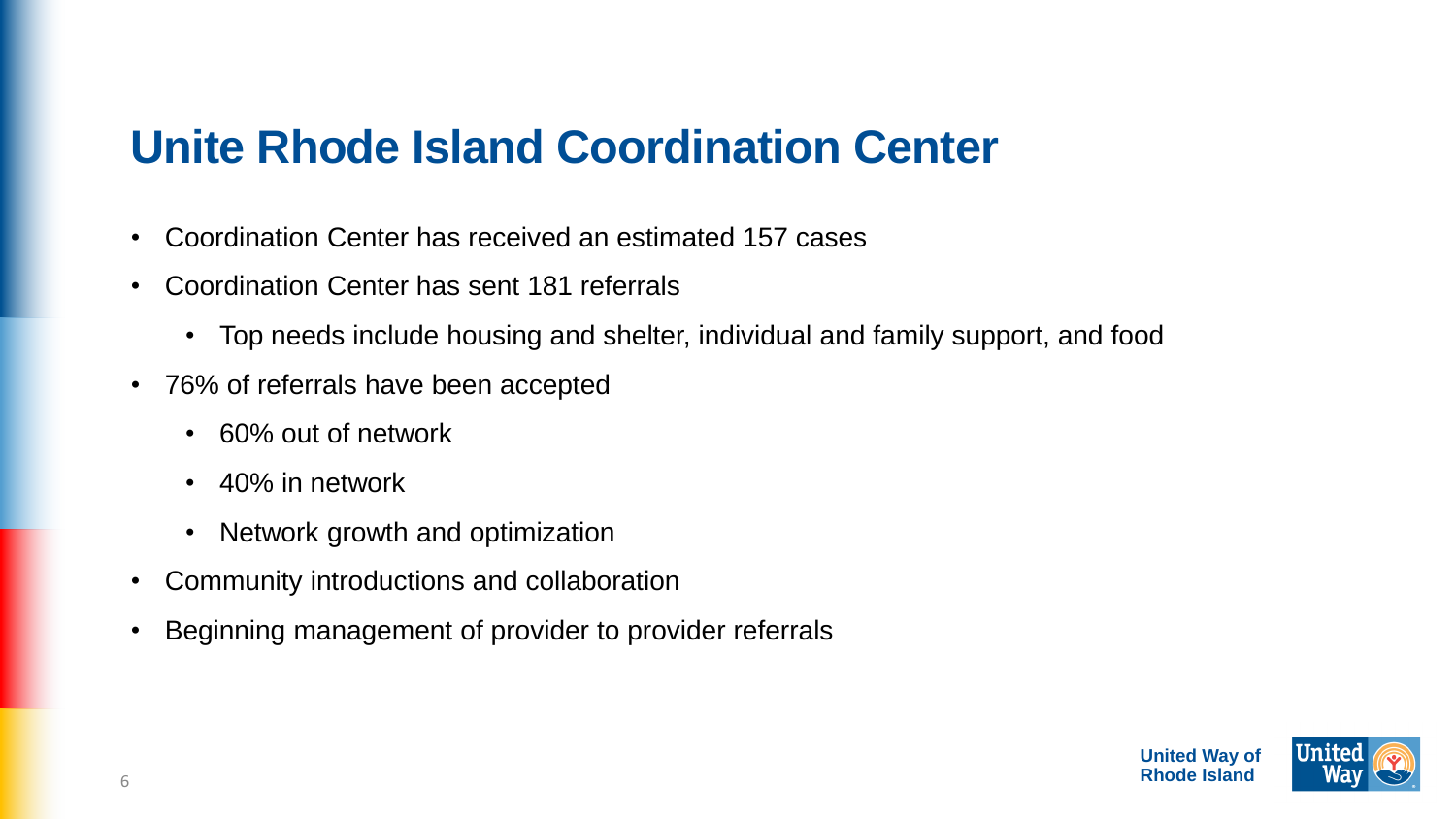### **What's next?**



**United Way of Rhode Island**

7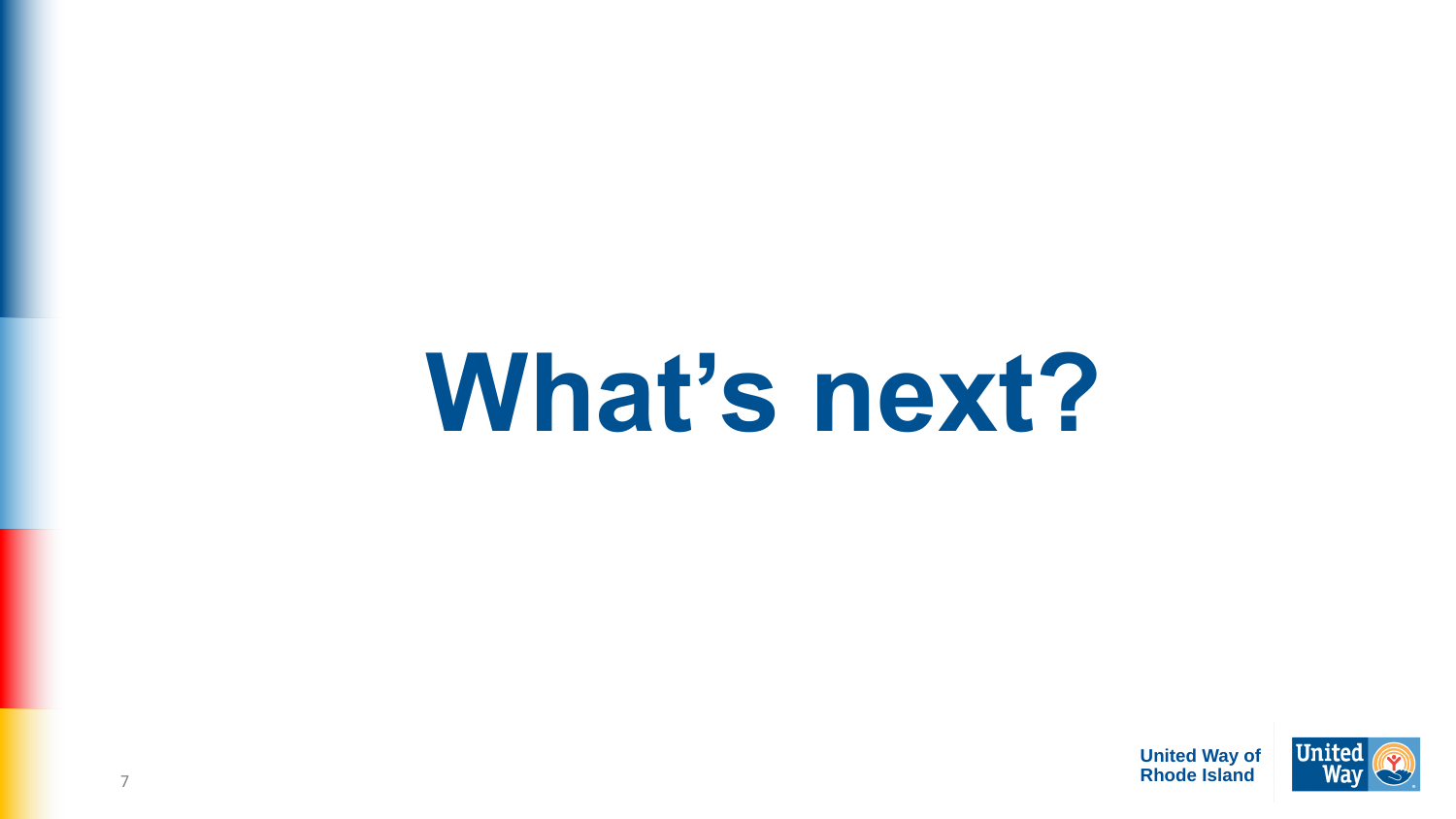#### **Data Connections and Growth**

- iCarol API connection
	- Integration with Unite Us and additional potential partners
	- New 211 searchable website powered by iCarol
- National Data Platform
	- Built by experts in the 211 field
	- Increased access to 211 resources